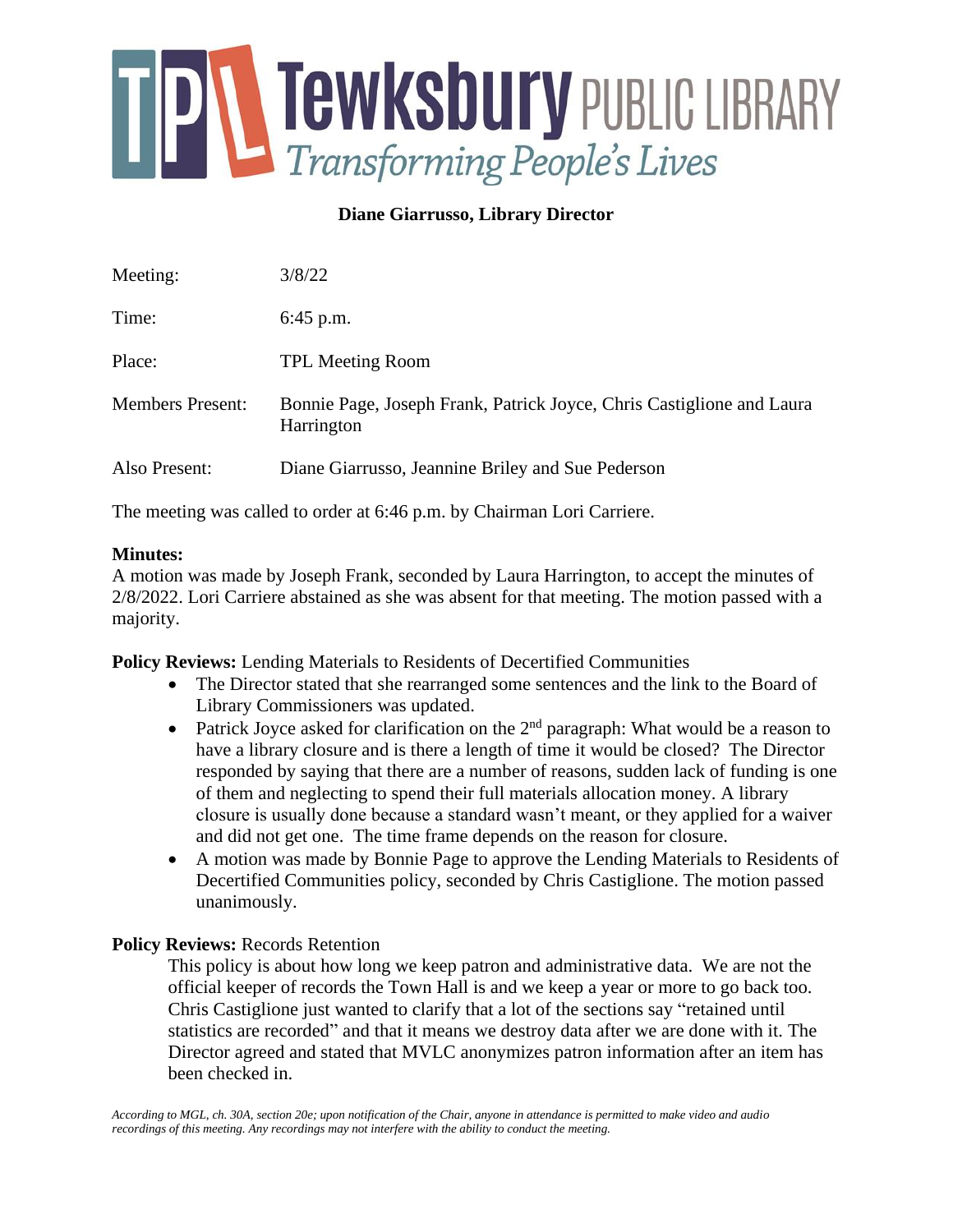• A motion was made by Bonnie Page to approve the Records Retention policy, seconded by Chris Castiglione. The motion passed unanimously.

The Director mentioned that she will be hand out the Collection Development policy at the April meeting, to be discussed in the following month.

# **Directors Comments**:

- The Director said that Annual voting is in early April and we are working on whether to put both precincts in the meeting room or split them as we did during COVID.
- We plan on opening the large meeting room and the Trustees room in April with the normal capacities; and adding more in person programs.
- We have computers, internet, Wi-Fi, scanning and faxing again! We are happy to see people again on the 2nd floor.
- The Love your Library Campaign resulted in 56 responses to us. We are sending these to the Board of Library commissioners, to share with local legislators.
- We now have moved up in the world and have a TicTok account. Tech services did an awesome job in showing how a book gets to you.
- Nicole Goolishian has been coordinating all our social media account under one handle which is now "Tewksburylib."
- The Director wanted to thank Laura Harrington and Joseph Frank for their service. It has been a pleasure to work with them. They will be missed.
- We do staff training once a month and the librarians are required to a training from their department. Robert Hayes did a training about how he plans programs; what he does to find performers and speakers, and it was amazing. Programming has been expanding throughout the Merrimack Valley due to his leadership and the availability of virtual presentations.

**Reporting of the Friends Meeting**: Sue Pederson from the Friends is with us and reported on their recent meeting**.** 

- The Friends have financed all non-librarian led programming.
- The Friends are having a Family Fun Day on Sunday March  $20<sup>th</sup>$ . We are making the whole first floor into a carnival and going to have games that kids can come and play. Tickets are\$5 and \$20 for the family. Kids can play games, will win tickets and then cash them in for prizes. Sue is asking for volunteers! We need floaters to walk around and help where needed.
- Sue was asking about volunteers and CORI. Specifically, she asked on behalf of the Friends, whether the Trustees felt it was important to CORI Friends members. She will also ask the question at the next MBLC Friends coffee zoom meeting.
- April  $9<sup>th</sup>$  Annual Meeting of the Friends.

## **Member Comments:**

- Laura Harrington wanted to say it's been a real pleasure working with everyone!
- Patrick Joyce will be absent for the next meeting.
- Joseph Frank said it was a pleasure to serve on the Board for the last 18years!